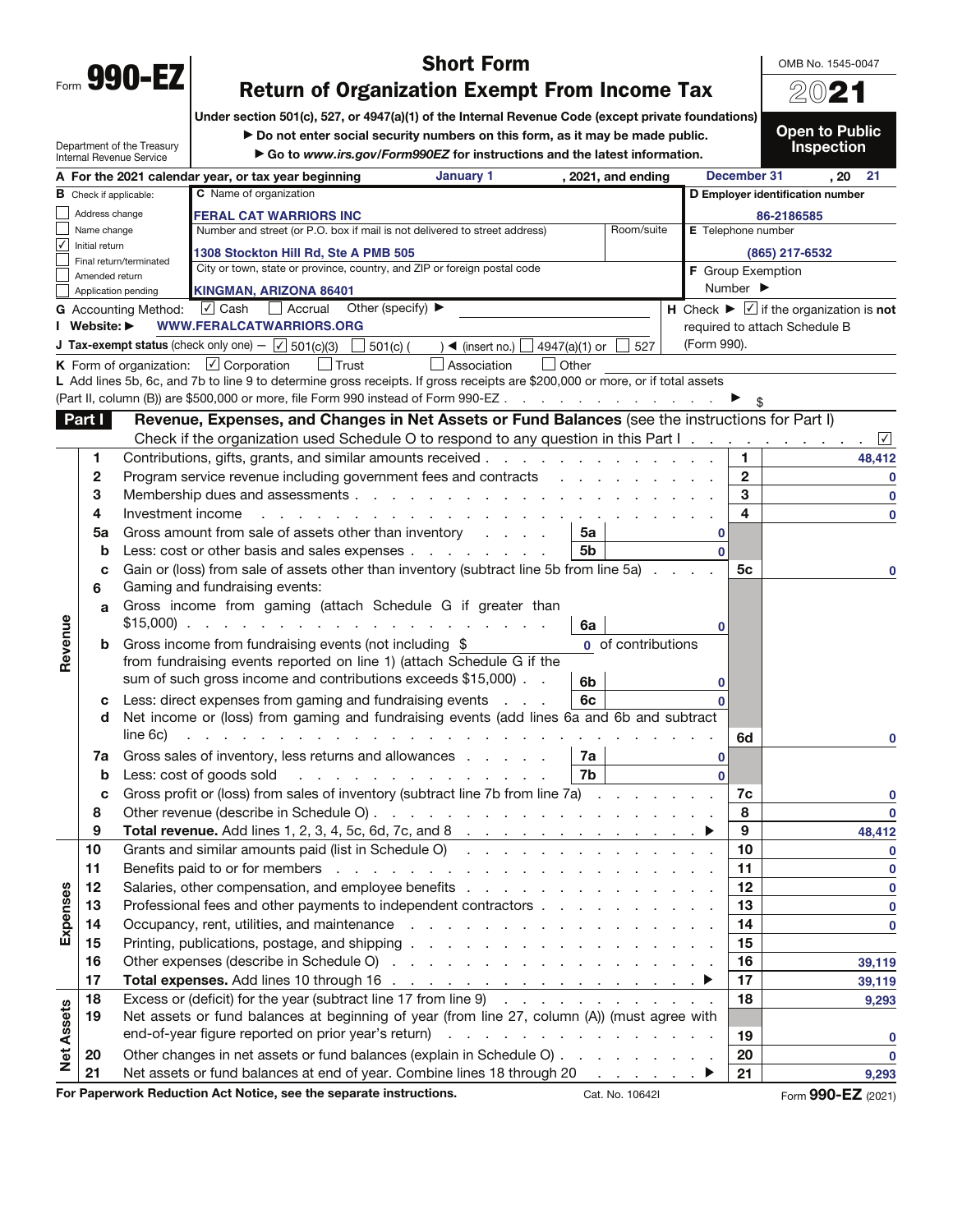|                | Form 990-EZ (2021)                                                                                                                                                                                                             |                                                                |                                       |                                                   |            | Page 2                                               |
|----------------|--------------------------------------------------------------------------------------------------------------------------------------------------------------------------------------------------------------------------------|----------------------------------------------------------------|---------------------------------------|---------------------------------------------------|------------|------------------------------------------------------|
|                | <b>Balance Sheets</b> (see the instructions for Part II)<br>Part II                                                                                                                                                            |                                                                |                                       |                                                   |            |                                                      |
|                | Check if the organization used Schedule O to respond to any question in this Part $\mathsf{II}$ .                                                                                                                              |                                                                |                                       |                                                   |            | $\mathcal V$                                         |
|                |                                                                                                                                                                                                                                |                                                                |                                       | (A) Beginning of year                             |            | (B) End of year                                      |
| 22             | Cash, savings, and investments                                                                                                                                                                                                 |                                                                |                                       |                                                   | 0 22       | 7,671                                                |
| 23             | Land and buildings.                                                                                                                                                                                                            |                                                                |                                       |                                                   | 23         | $\bf{0}$                                             |
| 24             | Other assets (describe in Schedule O)                                                                                                                                                                                          |                                                                |                                       |                                                   | 24         | 1,622                                                |
| 25             | Total assets                                                                                                                                                                                                                   |                                                                |                                       |                                                   | 25         | 9,293                                                |
| 26             | Total liabilities (describe in Schedule O) (example and a set of the set of the set of the set of the set of the set of the set of the set of the set of the set of the set of the set of the set of the set of the set of the |                                                                |                                       |                                                   | 26         | $\bf{0}$                                             |
| 27             | Net assets or fund balances (line 27 of column (B) must agree with line 21)                                                                                                                                                    |                                                                |                                       |                                                   | 27         | 9,293                                                |
| Part III       | Statement of Program Service Accomplishments (see the instructions for Part III)                                                                                                                                               |                                                                |                                       |                                                   |            |                                                      |
|                | Check if the organization used Schedule O to respond to any question in this Part III                                                                                                                                          |                                                                |                                       | $\sim$ $\sqrt{ }$                                 |            | <b>Expenses</b>                                      |
|                | What is the organization's primary exempt purpose?                                                                                                                                                                             |                                                                |                                       |                                                   |            | (Required for section<br>$501(c)(3)$ and $501(c)(4)$ |
|                | Describe the organization's program service accomplishments for each of its three largest program services,                                                                                                                    |                                                                |                                       |                                                   |            | organizations; optional for                          |
|                | as measured by expenses. In a clear and concise manner, describe the services provided, the number of                                                                                                                          |                                                                |                                       |                                                   |            | others.)                                             |
|                | persons benefited, and other relevant information for each program title.                                                                                                                                                      |                                                                |                                       |                                                   |            |                                                      |
| 28             | COMMUNITY T-N-R PROGRAM FOR FERAL CATS / This year FCW provided spay/neuter service for community                                                                                                                              |                                                                |                                       |                                                   |            |                                                      |
|                | feral cats. 299 cats were successfully treated in the program and and released back into their respective                                                                                                                      |                                                                |                                       |                                                   |            |                                                      |
|                | colonies. We estimate more than 30,000 cats remain unaltered and at large in our community.                                                                                                                                    |                                                                |                                       |                                                   |            |                                                      |
|                | (Grants \$                                                                                                                                                                                                                     | 0) If this amount includes foreign grants, check here $\ldots$ |                                       |                                                   | <b>28a</b> | 6,531                                                |
|                | 29 FELINE RESCUE AND ADOPTION PROGRAM / FCW's took in 838 stray and feral cats and kittens into the                                                                                                                            |                                                                |                                       |                                                   |            |                                                      |
|                | program this year. 97% of our intake was either sick or high-risk care and each was altered and given medical                                                                                                                  |                                                                |                                       |                                                   |            |                                                      |
|                | care. 214 - Adopted, 4 Return to Owner, 146 In-state transfers, 178 Out of state transfers, 198 remain in care.                                                                                                                |                                                                |                                       |                                                   |            |                                                      |
|                | (Grants \$                                                                                                                                                                                                                     | 0) If this amount includes foreign grants, check here          |                                       |                                                   | 29a        | 26,955                                               |
|                | 30 SPECIAL CARE PROGRAM FOR SICK AND INJURED COMMUNITY AND ADOPITAL CATS / FCW provided                                                                                                                                        |                                                                |                                       |                                                   |            |                                                      |
|                | special medical care treatments for extremely high-risk of severely injured cats in the community. We provided                                                                                                                 |                                                                |                                       |                                                   |            |                                                      |
|                | medical treatment for 3 low-income situations and 1 adoptable rescue senior cat.                                                                                                                                               |                                                                |                                       |                                                   |            |                                                      |
|                | (Grants \$                                                                                                                                                                                                                     | 0) If this amount includes foreign grants, check here          |                                       |                                                   | 30a        | 1,034                                                |
|                | 31 Other program services (describe in Schedule O)                                                                                                                                                                             |                                                                | .                                     |                                                   |            |                                                      |
|                | (Grants \$                                                                                                                                                                                                                     | 0) If this amount includes foreign grants, check here          |                                       |                                                   | 31a        | 2,278                                                |
|                | 32 Total program service expenses (add lines 28a through 31a)                                                                                                                                                                  |                                                                |                                       |                                                   | 32         | 36,798                                               |
| <b>Part IV</b> | List of Officers, Directors, Trustees, and Key Employees (list each one even if not compensated-see the instructions for Part IV)                                                                                              |                                                                |                                       |                                                   |            |                                                      |
|                | Check if the organization used Schedule O to respond to any question in this Part IV                                                                                                                                           |                                                                |                                       |                                                   |            |                                                      |
|                |                                                                                                                                                                                                                                |                                                                | (c) Reportable                        | (d) Health benefits,                              |            |                                                      |
|                | (a) Name and title                                                                                                                                                                                                             | (b) Average<br>hours per week                                  | compensation<br>(Forms W-2/1099-MISC/ | contributions to employee (e) Estimated amount of |            |                                                      |
|                |                                                                                                                                                                                                                                | devoted to position                                            | 1099-NEC)                             | benefit plans, and<br>deferred compensation       |            | other compensation                                   |
|                |                                                                                                                                                                                                                                |                                                                | (if not paid, enter -0-)              |                                                   |            |                                                      |
|                | <b>EMILY BLACK</b>                                                                                                                                                                                                             |                                                                |                                       |                                                   |            |                                                      |
|                | <b>PRESIDENT</b>                                                                                                                                                                                                               | 60                                                             | 0                                     |                                                   | 0          | 0                                                    |
|                | <b>JO PARNELL</b>                                                                                                                                                                                                              |                                                                |                                       |                                                   |            |                                                      |
|                | <b>SECRETARY</b>                                                                                                                                                                                                               | 50                                                             | 0                                     |                                                   | 0          | 0                                                    |
|                | <b>KRISTIN FREIERT</b>                                                                                                                                                                                                         |                                                                |                                       |                                                   |            |                                                      |
|                | TREASURER (FEB 13, 2021 - JUN 11, 2021)                                                                                                                                                                                        | 20                                                             | 0                                     |                                                   | 0          | 0                                                    |
|                | <b>MADISON MILLER</b>                                                                                                                                                                                                          |                                                                |                                       |                                                   |            |                                                      |
|                | TREASURER (JUN 15, 2021 - CURRENT)                                                                                                                                                                                             | 50                                                             | 0                                     |                                                   | 0          | 0                                                    |
|                |                                                                                                                                                                                                                                |                                                                |                                       |                                                   |            |                                                      |
|                |                                                                                                                                                                                                                                |                                                                |                                       |                                                   |            |                                                      |
|                |                                                                                                                                                                                                                                |                                                                |                                       |                                                   |            |                                                      |
|                |                                                                                                                                                                                                                                |                                                                |                                       |                                                   |            |                                                      |
|                |                                                                                                                                                                                                                                |                                                                |                                       |                                                   |            |                                                      |
|                |                                                                                                                                                                                                                                |                                                                |                                       |                                                   |            |                                                      |
|                |                                                                                                                                                                                                                                |                                                                |                                       |                                                   |            |                                                      |
|                |                                                                                                                                                                                                                                |                                                                |                                       |                                                   |            |                                                      |
|                |                                                                                                                                                                                                                                |                                                                |                                       |                                                   |            |                                                      |
|                |                                                                                                                                                                                                                                |                                                                |                                       |                                                   |            |                                                      |
|                |                                                                                                                                                                                                                                |                                                                |                                       |                                                   |            |                                                      |
|                |                                                                                                                                                                                                                                |                                                                |                                       |                                                   |            |                                                      |
|                |                                                                                                                                                                                                                                |                                                                |                                       |                                                   |            |                                                      |
|                |                                                                                                                                                                                                                                |                                                                |                                       |                                                   |            |                                                      |
|                |                                                                                                                                                                                                                                |                                                                |                                       |                                                   |            |                                                      |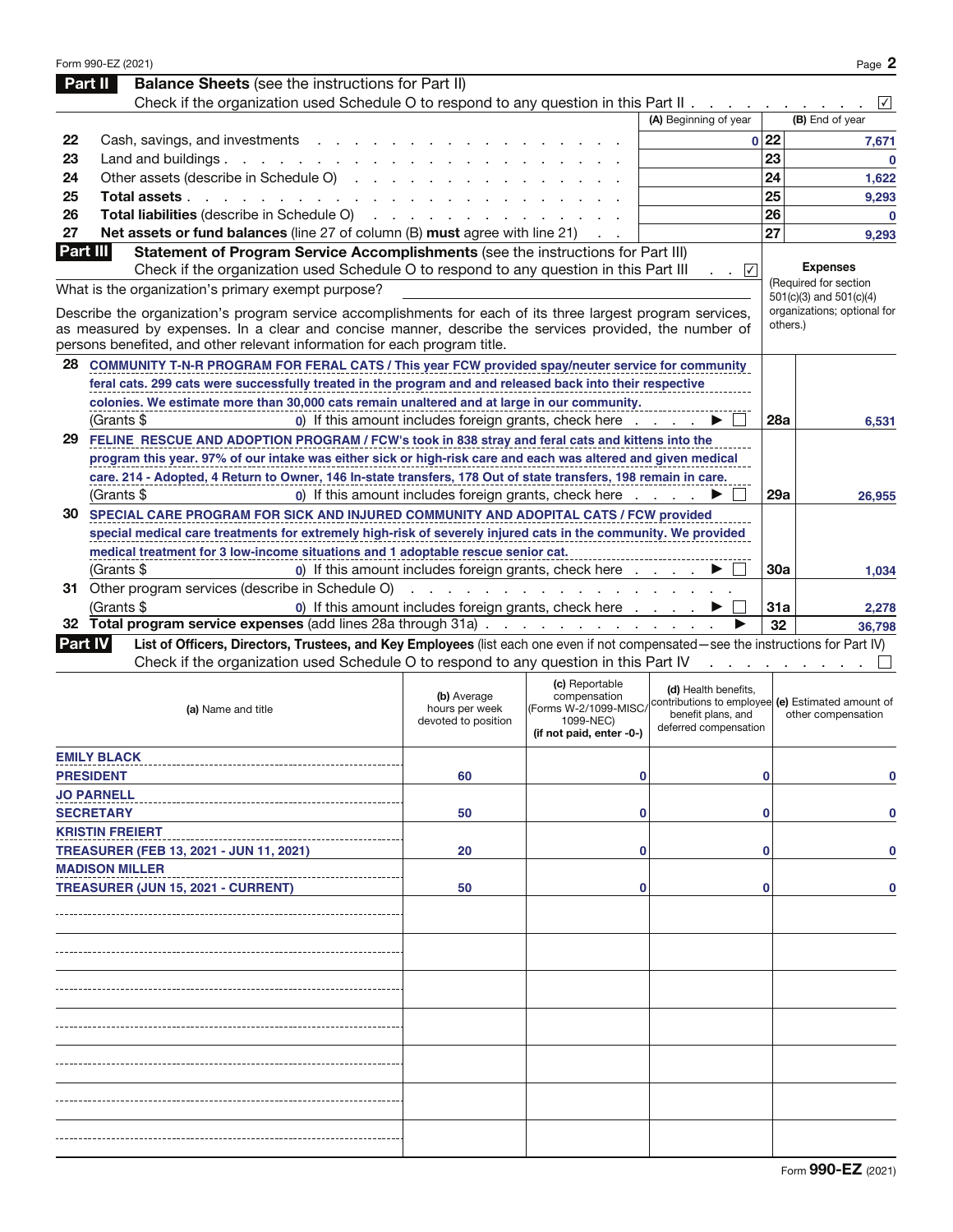|                          | Form 990-EZ (2021)                                                                                                                                                                                                                                                                                                                                                                                                                                                |                         |            | Page 3             |
|--------------------------|-------------------------------------------------------------------------------------------------------------------------------------------------------------------------------------------------------------------------------------------------------------------------------------------------------------------------------------------------------------------------------------------------------------------------------------------------------------------|-------------------------|------------|--------------------|
| Part V                   | Other Information (Note the Schedule A and personal benefit contract statement requirements in the<br>instructions for Part V.) Check if the organization used Schedule O to respond to any question in this Part V                                                                                                                                                                                                                                               |                         |            |                    |
| 33                       | Did the organization engage in any significant activity not previously reported to the IRS? If "Yes," provide a<br>detailed description of each activity in Schedule O<br>$\sim 10$<br>and the company of the state of the                                                                                                                                                                                                                                        | 33                      | <b>Yes</b> | No<br>$\checkmark$ |
| 34                       | Were any significant changes made to the organizing or governing documents? If "Yes," attach a conformed<br>copy of the amended documents if they reflect a change to the organization's name. Otherwise, explain the<br>change on Schedule O. See instructions                                                                                                                                                                                                   | 34                      |            |                    |
| 35a                      | Did the organization have unrelated business gross income of \$1,000 or more during the year from business<br>activities (such as those reported on lines 2, 6a, and 7a, among others)?                                                                                                                                                                                                                                                                           | 35a                     |            |                    |
| b<br>C                   | If "Yes" to line 35a, has the organization filed a Form 990-T for the year? If "No," provide an explanation in Schedule O<br>Was the organization a section 501(c)(4), 501(c)(5), or 501(c)(6) organization subject to section 6033(e) notice,<br>reporting, and proxy tax requirements during the year? If "Yes," complete Schedule C, Part III                                                                                                                  | 35b<br>35c              |            |                    |
| 36                       | Did the organization undergo a liquidation, dissolution, termination, or significant disposition of net assets<br>during the year? If "Yes," complete applicable parts of Schedule N                                                                                                                                                                                                                                                                              | 36                      |            |                    |
| 37a<br>b                 | Enter amount of political expenditures, direct or indirect, as described in the instructions $\blacktriangleright$   37a<br>$\bf{0}$<br>Did the organization file Form 1120-POL for this year?.<br>and a state of the state<br>$\mathbf{r}$ and $\mathbf{r}$                                                                                                                                                                                                      | 37b                     |            |                    |
| 38a                      | Did the organization borrow from, or make any loans to, any officer, director, trustee, or key employee; or were<br>any such loans made in a prior year and still outstanding at the end of the tax year covered by this return?                                                                                                                                                                                                                                  | 38a                     |            |                    |
| b<br>39<br>а<br>b<br>40a | If "Yes," complete Schedule L, Part II, and enter the total amount involved<br>38 <sub>b</sub><br>Section 501(c)(7) organizations. Enter:<br>Initiation fees and capital contributions included on line 9<br>39a<br>Gross receipts, included on line 9, for public use of club facilities<br>39b<br>and a state of the state<br>Section 501(c)(3) organizations. Enter amount of tax imposed on the organization during the year under:                           |                         |            |                    |
| b                        | section 4911 ▶<br>$\bullet$ ; section 4912<br>$\mathbf{0}$ : section 4955<br>0<br>Section 501(c)(3), 501(c)(4), and 501(c)(29) organizations. Did the organization engage in any section 4958<br>excess benefit transaction during the year, or did it engage in an excess benefit transaction in a prior year<br>that has not been reported on any of its prior Forms 990 or 990-EZ? If "Yes," complete Schedule L, Part I                                       | 40 <sub>b</sub>         |            |                    |
| C<br>d                   | Section 501(c)(3), 501(c)(4), and 501(c)(29) organizations. Enter amount of tax imposed<br>on organization managers or disqualified persons during the year under sections 4912,<br>4955, and 4958<br>0<br>Section 501(c)(3), 501(c)(4), and 501(c)(29) organizations. Enter amount of tax on line                                                                                                                                                                |                         |            |                    |
| е                        | All organizations. At any time during the tax year, was the organization a party to a prohibited tax shelter                                                                                                                                                                                                                                                                                                                                                      | 40e                     |            |                    |
| 41                       | List the states with which a copy of this return is filed $\triangleright$ ARIZONA                                                                                                                                                                                                                                                                                                                                                                                |                         |            |                    |
| 42a                      | The organization's books are in care of $\blacktriangleright$ EMILY BLACK<br>Telephone no. ▶<br>Located at ▶ 2039 SIMMS AVE, KINGMAN, ARIZONA<br>$ZIP + 4$                                                                                                                                                                                                                                                                                                        | (865) 217-6532<br>86401 |            |                    |
|                          |                                                                                                                                                                                                                                                                                                                                                                                                                                                                   |                         | Yes        | No                 |
|                          | a financial account in a foreign country (such as a bank account, securities account, or other financial account)?<br>If "Yes," enter the name of the foreign country ▶<br>See the instructions for exceptions and filing requirements for FinCEN Form 114, Report of Foreign Bank and<br>Financial Accounts (FBAR).                                                                                                                                              | 42b                     |            | $\checkmark$       |
|                          | At any time during the calendar year, did the organization maintain an office outside the United States?<br>If "Yes," enter the name of the foreign country ▶                                                                                                                                                                                                                                                                                                     | 42c                     |            |                    |
| 43                       | Section 4947(a)(1) nonexempt charitable trusts filing Form 990-EZ in lieu of Form 1041-Check here<br>and enter the amount of tax-exempt interest received or accrued during the tax year $\ldots$<br>43                                                                                                                                                                                                                                                           |                         |            |                    |
| 44a                      | Did the organization maintain any donor advised funds during the year? If "Yes," Form 990 must be<br>completed instead of Form 990-EZ<br>de la característica de la característica de la característica                                                                                                                                                                                                                                                           | 44a                     | Yes        | No                 |
| b                        | Did the organization operate one or more hospital facilities during the year? If "Yes," Form 990 must be<br>completed instead of Form 990-EZ<br>the contract of the contract of the contract of the contract of the contract of the contract of the contract of                                                                                                                                                                                                   | 44b                     |            | ✓                  |
| c<br>d                   | Did the organization receive any payments for indoor tanning services during the year?<br>If "Yes" to line 44c, has the organization filed a Form 720 to report these payments? If "No," provide an<br>explanation in Schedule O<br>and a construction of the construction of the construction of the construction of the construction of the construction of the construction of the construction of the construction of the construction of the construction of | 44c<br>44d              |            |                    |
| 45а                      | Did the organization have a controlled entity within the meaning of section 512(b)(13)?                                                                                                                                                                                                                                                                                                                                                                           | 45a                     |            | $\checkmark$       |
| b                        | Did the organization receive any payment from or engage in any transaction with a controlled entity within the<br>meaning of section 512(b)(13)? If "Yes," Form 990 and Schedule R may need to be completed instead of                                                                                                                                                                                                                                            | 45b                     |            |                    |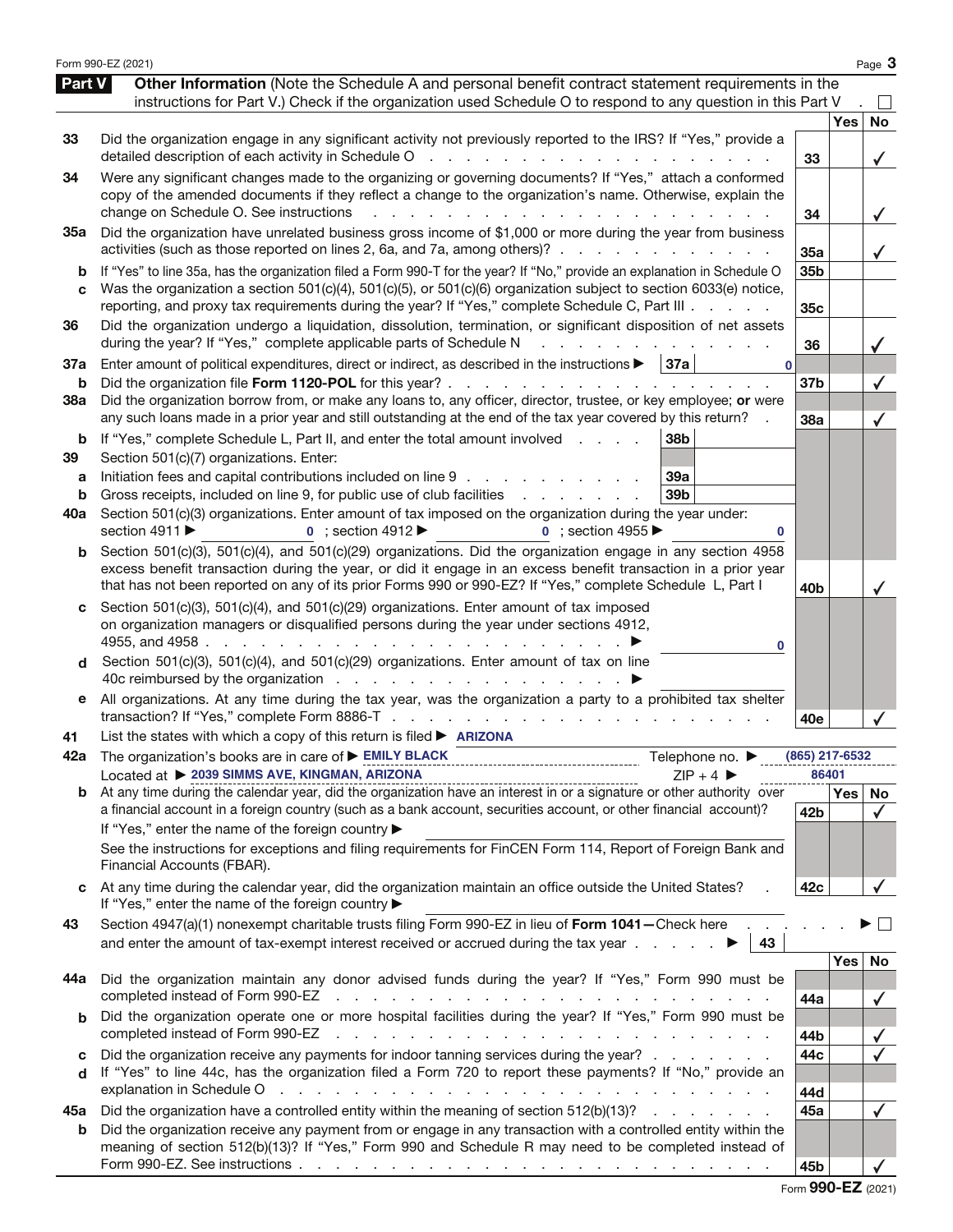|                    | Page |
|--------------------|------|
| Form 990-EZ (2021) | л.   |

|                                                                                                                        |    | Yes   No |  |
|------------------------------------------------------------------------------------------------------------------------|----|----------|--|
| 46 Did the organization engage, directly or indirectly, in political campaign activities on behalf of or in opposition |    |          |  |
|                                                                                                                        | 46 |          |  |

| <b>Part VI</b> | Section 501(c)(3) Organizations Only                                                                       |
|----------------|------------------------------------------------------------------------------------------------------------|
|                | All section 501(c)(3) organizations must answer questions 47-49b and 52, and complete the tables for lines |
|                | $50$ and $51$                                                                                              |

|     | <u>JU LIILI JI.</u>                                                                                           |     |          |  |
|-----|---------------------------------------------------------------------------------------------------------------|-----|----------|--|
|     | Check if the organization used Schedule O to respond to any question in this Part VI                          |     |          |  |
|     |                                                                                                               |     | Yes   No |  |
| 47  | Did the organization engage in lobbying activities or have a section 501(h) election in effect during the tax |     |          |  |
|     |                                                                                                               | 47  |          |  |
| 48  | Is the organization a school as described in section $170(b)(1)(A)(ii)$ ? If "Yes," complete Schedule E       | 48  |          |  |
| 49а | Did the organization make any transfers to an exempt non-charitable related organization?                     | 49а |          |  |
|     | <b>b</b> If "Yes," was the related organization a section 527 organization?                                   | 49b |          |  |
|     |                                                                                                               |     |          |  |

**50** Complete this table for the organization's five highest compensated employees (other than officers, directors, trustees, and key employees) who each received more than \$100,000 of compensation from the organization. If there is none, enter "None."

| (a) Name and title of each employee | (b) Average<br>hours per week<br>devoted to position | (c) Reportable<br>compensation<br>(Forms W-2/1099-MISC/<br>1099-NEC) | (d) Health benefits,<br>contributions to employee<br>benefit plans, and deferred<br>compensation | (e) Estimated amount of<br>other compensation |
|-------------------------------------|------------------------------------------------------|----------------------------------------------------------------------|--------------------------------------------------------------------------------------------------|-----------------------------------------------|
| <b>NONE</b>                         |                                                      |                                                                      |                                                                                                  |                                               |
|                                     |                                                      |                                                                      |                                                                                                  |                                               |
|                                     |                                                      |                                                                      |                                                                                                  |                                               |
|                                     |                                                      |                                                                      |                                                                                                  |                                               |
|                                     |                                                      |                                                                      |                                                                                                  |                                               |

**f** Total number of other employees paid over \$100,000 . . . . a

**51** Complete this table for the organization's five highest compensated independent contractors who each received more than \$100,000 of compensation from the organization. If there is none, enter "None."

**0**

| (a) Name and business address of each independent contractor                                               | (b) Type of service | (c) Compensation |
|------------------------------------------------------------------------------------------------------------|---------------------|------------------|
| <b>NONE</b>                                                                                                |                     |                  |
|                                                                                                            |                     |                  |
|                                                                                                            |                     |                  |
|                                                                                                            |                     |                  |
|                                                                                                            |                     |                  |
|                                                                                                            |                     |                  |
| <b>d</b> Total number of other independent contractors each receiving over \$100,000 $\blacksquare$        |                     |                  |
| Did the organization complete Schedule A? Note: All section $501(c)(3)$ organizations must attach a<br>52. |                     |                  |

**52** Did the organization complete Schedule A? **Note:** All section 501(c)(3) organizations must attach a

completed Schedule A ........................... a **Yes No** ✔

Under penalties of perjury, I declare that I have examined this return, including accompanying schedules and statements, and to the best of my knowledge and belief, it is true, correct, and complete. Declaration of preparer (other than officer) is based on all information of which preparer has any knowledge.

| Sign<br><b>Here</b>                                                                          | Signature of officer<br><b>EMILY BLACK - PRESIDENT</b> |                      |      | Date         |                                |             |  |
|----------------------------------------------------------------------------------------------|--------------------------------------------------------|----------------------|------|--------------|--------------------------------|-------------|--|
|                                                                                              | Type or print name and title                           |                      |      |              |                                |             |  |
| <b>Paid</b><br><b>Preparer</b>                                                               | Print/Type preparer's name                             | Preparer's signature | Date |              | if<br>Check L<br>self-employed | <b>PTIN</b> |  |
| <b>Use Only</b>                                                                              | Firm's name $\blacktriangleright$                      |                      |      | Firm's EIN ▶ |                                |             |  |
|                                                                                              | Firm's address ▶                                       | Phone no.            |      |              |                                |             |  |
| May the IRS discuss this return with the preparer shown above? See instructions<br>No<br>Yes |                                                        |                      |      |              |                                |             |  |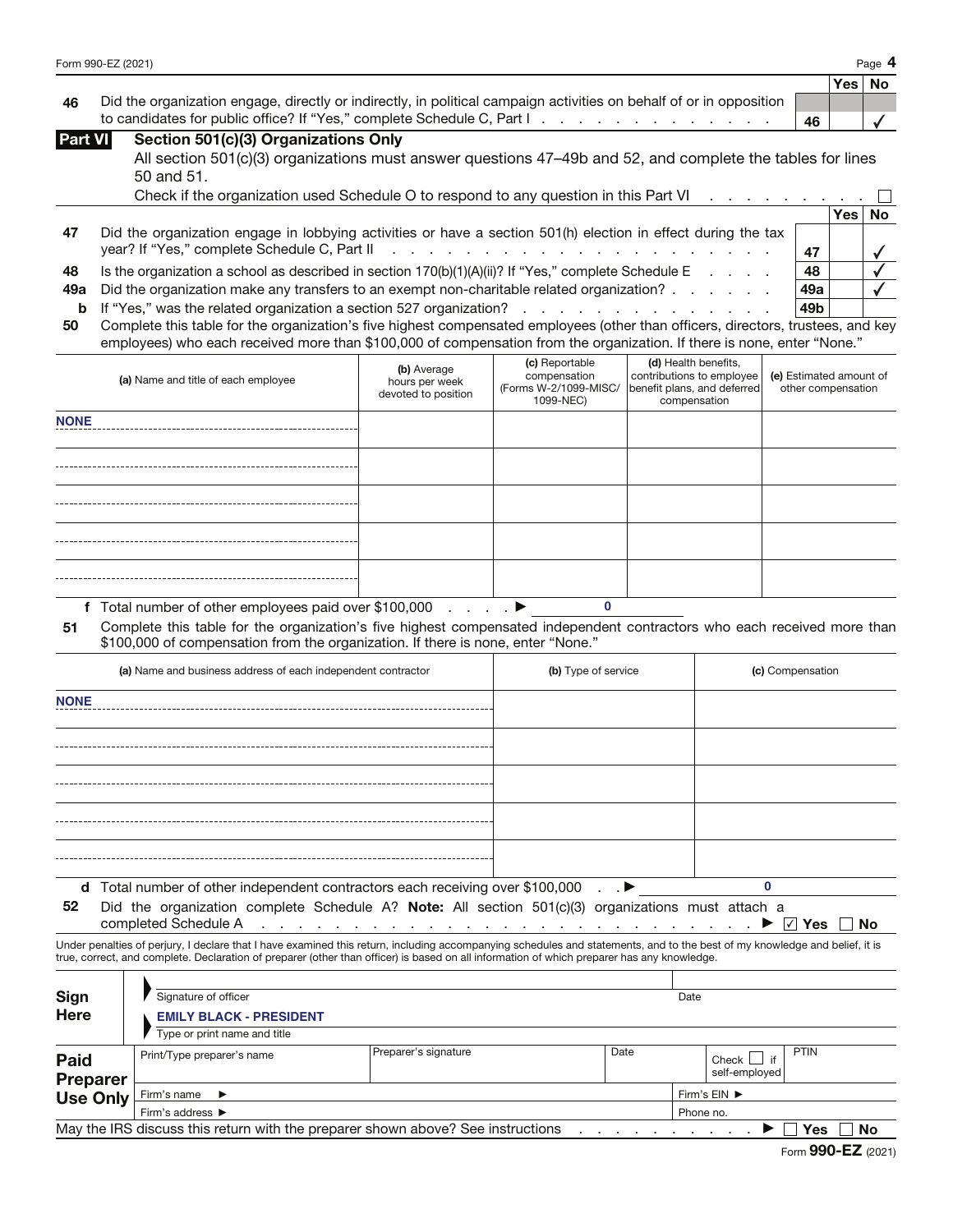| Form 990 or 990-EZ or to provide any additional information.<br>Attach to Form 990 or Form 990-EZ.<br><b>Open to Public</b><br>Department of the Treasury<br>Inspection<br>Go to www.irs.gov/Form990 for the latest information.<br><b>Employer identification number</b><br><b>FERAL CAT WARRIORS INC</b><br>86-2186585<br>Other expenses \$39,119 (Program Services Expenses - \$36,798 / Advertising & Marketing - \$355 / Office Supplies & Software - \$978<br>PayPal Fees - \$696 / Meals & Entertainment - \$141 / Mail Box Fee - \$151 )<br>\$1,622 (fair market value) In-Kind donation of a 20 foot shipping container for storage of supplies need to continue our mission.<br><b>PART III, #31</b><br>Other program services \$2,278<br>ANIMAL TRANSFER PROGRAM \$1,675 - FCW's transfered a total of 324 cats and kittens to other rescue partners both in-state and out of<br>state. 146 were in-state and 178 were out of state.<br>PET FOOD ASSISTANCE PROGRAM \$603 - FCW's help communty pet owners through our program to keep additional animals being<br>surrendered to local shelters by supplying supplemental pet food during financial hardships. We see the need for this program growing as<br>COVID-19 continues to impact families daily. | <b>SCHEDULE O</b><br><b>Supplemental Information to Form 990 or 990-EZ</b><br>(Form 990)<br>Complete to provide information for responses to specific questions on |  | OMB No. 1545-0047 |
|------------------------------------------------------------------------------------------------------------------------------------------------------------------------------------------------------------------------------------------------------------------------------------------------------------------------------------------------------------------------------------------------------------------------------------------------------------------------------------------------------------------------------------------------------------------------------------------------------------------------------------------------------------------------------------------------------------------------------------------------------------------------------------------------------------------------------------------------------------------------------------------------------------------------------------------------------------------------------------------------------------------------------------------------------------------------------------------------------------------------------------------------------------------------------------------------------------------------------------------------------------------------|--------------------------------------------------------------------------------------------------------------------------------------------------------------------|--|-------------------|
|                                                                                                                                                                                                                                                                                                                                                                                                                                                                                                                                                                                                                                                                                                                                                                                                                                                                                                                                                                                                                                                                                                                                                                                                                                                                        |                                                                                                                                                                    |  | 2021              |
|                                                                                                                                                                                                                                                                                                                                                                                                                                                                                                                                                                                                                                                                                                                                                                                                                                                                                                                                                                                                                                                                                                                                                                                                                                                                        | Internal Revenue Service                                                                                                                                           |  |                   |
|                                                                                                                                                                                                                                                                                                                                                                                                                                                                                                                                                                                                                                                                                                                                                                                                                                                                                                                                                                                                                                                                                                                                                                                                                                                                        | Name of the organization                                                                                                                                           |  |                   |
|                                                                                                                                                                                                                                                                                                                                                                                                                                                                                                                                                                                                                                                                                                                                                                                                                                                                                                                                                                                                                                                                                                                                                                                                                                                                        |                                                                                                                                                                    |  |                   |
|                                                                                                                                                                                                                                                                                                                                                                                                                                                                                                                                                                                                                                                                                                                                                                                                                                                                                                                                                                                                                                                                                                                                                                                                                                                                        |                                                                                                                                                                    |  |                   |
|                                                                                                                                                                                                                                                                                                                                                                                                                                                                                                                                                                                                                                                                                                                                                                                                                                                                                                                                                                                                                                                                                                                                                                                                                                                                        | <b>PART I, #16</b>                                                                                                                                                 |  |                   |
|                                                                                                                                                                                                                                                                                                                                                                                                                                                                                                                                                                                                                                                                                                                                                                                                                                                                                                                                                                                                                                                                                                                                                                                                                                                                        |                                                                                                                                                                    |  |                   |
|                                                                                                                                                                                                                                                                                                                                                                                                                                                                                                                                                                                                                                                                                                                                                                                                                                                                                                                                                                                                                                                                                                                                                                                                                                                                        |                                                                                                                                                                    |  |                   |
|                                                                                                                                                                                                                                                                                                                                                                                                                                                                                                                                                                                                                                                                                                                                                                                                                                                                                                                                                                                                                                                                                                                                                                                                                                                                        |                                                                                                                                                                    |  |                   |
|                                                                                                                                                                                                                                                                                                                                                                                                                                                                                                                                                                                                                                                                                                                                                                                                                                                                                                                                                                                                                                                                                                                                                                                                                                                                        |                                                                                                                                                                    |  |                   |
|                                                                                                                                                                                                                                                                                                                                                                                                                                                                                                                                                                                                                                                                                                                                                                                                                                                                                                                                                                                                                                                                                                                                                                                                                                                                        | <b>PART II, #24</b>                                                                                                                                                |  |                   |
|                                                                                                                                                                                                                                                                                                                                                                                                                                                                                                                                                                                                                                                                                                                                                                                                                                                                                                                                                                                                                                                                                                                                                                                                                                                                        |                                                                                                                                                                    |  |                   |
|                                                                                                                                                                                                                                                                                                                                                                                                                                                                                                                                                                                                                                                                                                                                                                                                                                                                                                                                                                                                                                                                                                                                                                                                                                                                        |                                                                                                                                                                    |  |                   |
|                                                                                                                                                                                                                                                                                                                                                                                                                                                                                                                                                                                                                                                                                                                                                                                                                                                                                                                                                                                                                                                                                                                                                                                                                                                                        |                                                                                                                                                                    |  |                   |
|                                                                                                                                                                                                                                                                                                                                                                                                                                                                                                                                                                                                                                                                                                                                                                                                                                                                                                                                                                                                                                                                                                                                                                                                                                                                        |                                                                                                                                                                    |  |                   |
|                                                                                                                                                                                                                                                                                                                                                                                                                                                                                                                                                                                                                                                                                                                                                                                                                                                                                                                                                                                                                                                                                                                                                                                                                                                                        |                                                                                                                                                                    |  |                   |
|                                                                                                                                                                                                                                                                                                                                                                                                                                                                                                                                                                                                                                                                                                                                                                                                                                                                                                                                                                                                                                                                                                                                                                                                                                                                        |                                                                                                                                                                    |  |                   |
|                                                                                                                                                                                                                                                                                                                                                                                                                                                                                                                                                                                                                                                                                                                                                                                                                                                                                                                                                                                                                                                                                                                                                                                                                                                                        |                                                                                                                                                                    |  |                   |
|                                                                                                                                                                                                                                                                                                                                                                                                                                                                                                                                                                                                                                                                                                                                                                                                                                                                                                                                                                                                                                                                                                                                                                                                                                                                        |                                                                                                                                                                    |  |                   |
|                                                                                                                                                                                                                                                                                                                                                                                                                                                                                                                                                                                                                                                                                                                                                                                                                                                                                                                                                                                                                                                                                                                                                                                                                                                                        |                                                                                                                                                                    |  |                   |
|                                                                                                                                                                                                                                                                                                                                                                                                                                                                                                                                                                                                                                                                                                                                                                                                                                                                                                                                                                                                                                                                                                                                                                                                                                                                        |                                                                                                                                                                    |  |                   |
|                                                                                                                                                                                                                                                                                                                                                                                                                                                                                                                                                                                                                                                                                                                                                                                                                                                                                                                                                                                                                                                                                                                                                                                                                                                                        |                                                                                                                                                                    |  |                   |
|                                                                                                                                                                                                                                                                                                                                                                                                                                                                                                                                                                                                                                                                                                                                                                                                                                                                                                                                                                                                                                                                                                                                                                                                                                                                        |                                                                                                                                                                    |  |                   |
|                                                                                                                                                                                                                                                                                                                                                                                                                                                                                                                                                                                                                                                                                                                                                                                                                                                                                                                                                                                                                                                                                                                                                                                                                                                                        |                                                                                                                                                                    |  |                   |
|                                                                                                                                                                                                                                                                                                                                                                                                                                                                                                                                                                                                                                                                                                                                                                                                                                                                                                                                                                                                                                                                                                                                                                                                                                                                        |                                                                                                                                                                    |  |                   |
|                                                                                                                                                                                                                                                                                                                                                                                                                                                                                                                                                                                                                                                                                                                                                                                                                                                                                                                                                                                                                                                                                                                                                                                                                                                                        |                                                                                                                                                                    |  |                   |
|                                                                                                                                                                                                                                                                                                                                                                                                                                                                                                                                                                                                                                                                                                                                                                                                                                                                                                                                                                                                                                                                                                                                                                                                                                                                        |                                                                                                                                                                    |  |                   |
|                                                                                                                                                                                                                                                                                                                                                                                                                                                                                                                                                                                                                                                                                                                                                                                                                                                                                                                                                                                                                                                                                                                                                                                                                                                                        |                                                                                                                                                                    |  |                   |
|                                                                                                                                                                                                                                                                                                                                                                                                                                                                                                                                                                                                                                                                                                                                                                                                                                                                                                                                                                                                                                                                                                                                                                                                                                                                        |                                                                                                                                                                    |  |                   |
|                                                                                                                                                                                                                                                                                                                                                                                                                                                                                                                                                                                                                                                                                                                                                                                                                                                                                                                                                                                                                                                                                                                                                                                                                                                                        |                                                                                                                                                                    |  |                   |
|                                                                                                                                                                                                                                                                                                                                                                                                                                                                                                                                                                                                                                                                                                                                                                                                                                                                                                                                                                                                                                                                                                                                                                                                                                                                        |                                                                                                                                                                    |  |                   |
|                                                                                                                                                                                                                                                                                                                                                                                                                                                                                                                                                                                                                                                                                                                                                                                                                                                                                                                                                                                                                                                                                                                                                                                                                                                                        |                                                                                                                                                                    |  |                   |
|                                                                                                                                                                                                                                                                                                                                                                                                                                                                                                                                                                                                                                                                                                                                                                                                                                                                                                                                                                                                                                                                                                                                                                                                                                                                        |                                                                                                                                                                    |  |                   |
|                                                                                                                                                                                                                                                                                                                                                                                                                                                                                                                                                                                                                                                                                                                                                                                                                                                                                                                                                                                                                                                                                                                                                                                                                                                                        |                                                                                                                                                                    |  |                   |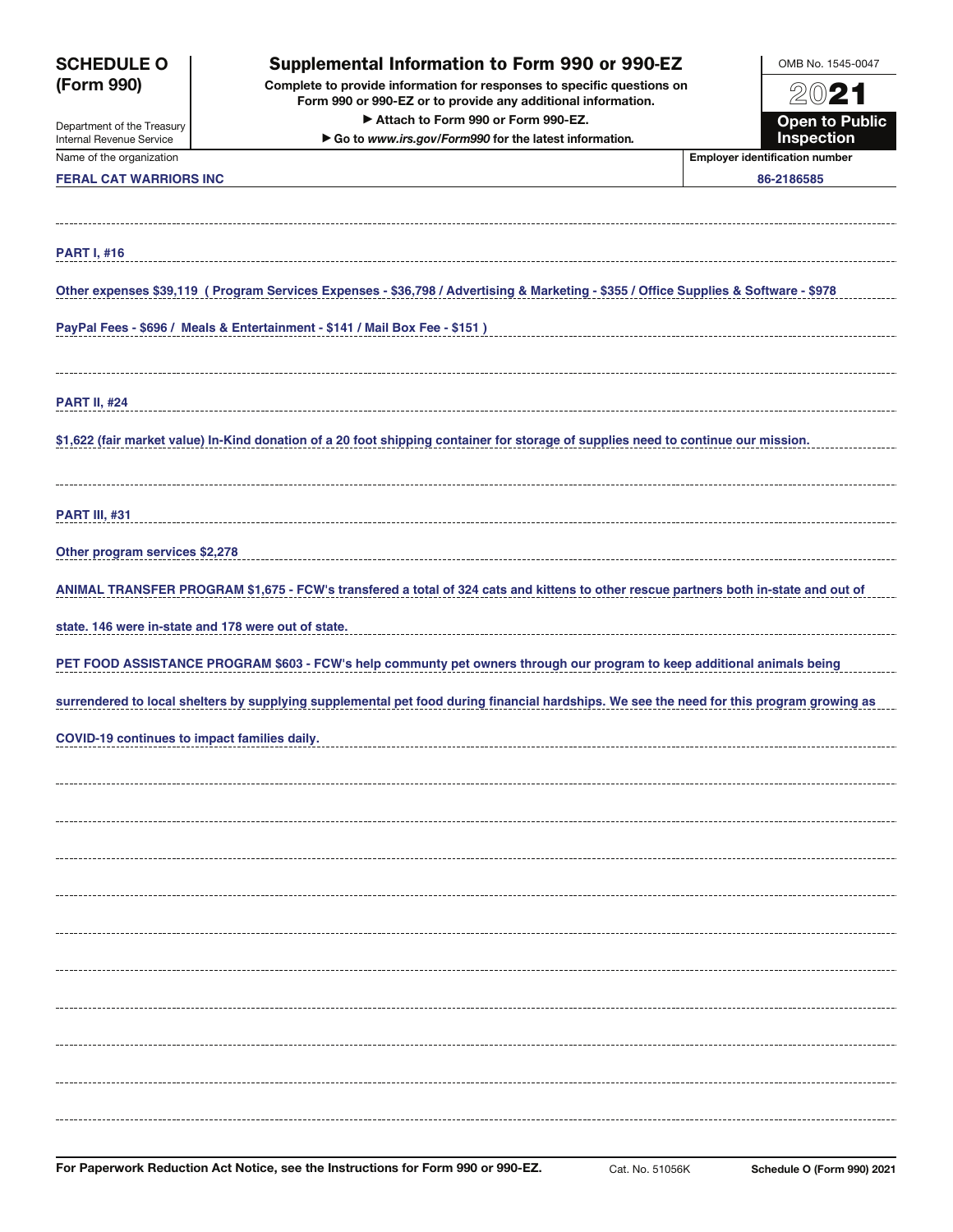| <b>SCHEDULE A</b> |  |
|-------------------|--|
| (Form 990)        |  |

OMB No. 1545-0047

| Department of the Treasury |
|----------------------------|
|                            |
| Internal Revenue Service   |
|                            |

**Public Charity Status and Public Support Complete if the organization is a section 501(c)(3) organization or a section 4947(a)(1) nonexempt charitable trust.** a **Attach to Form 990 or Form 990-EZ.** 

▶ Go to *www.irs.gov/Form990* for instructions and the latest information.

20**21 Open to Public Inspection**

## **Name of the organization Employer identification number**

**FERAL CAT WARRIORS INC 86-2186585**

| <b>Part I</b> |  |  | <b>Reason for Public Charity Status.</b> (All organizations must complete this part.) See instructions. |  |  |
|---------------|--|--|---------------------------------------------------------------------------------------------------------|--|--|
|---------------|--|--|---------------------------------------------------------------------------------------------------------|--|--|

The organization is not a private foundation because it is: (For lines 1 through 12, check only one box.)

- **1** A church, convention of churches, or association of churches described in **section 170(b)(1)(A)(i).**
- **2** A school described in **section 170(b)(1)(A)(ii).** (Attach Schedule E (Form 990).)
- **3** A hospital or a cooperative hospital service organization described in **section 170(b)(1)(A)(iii).**
- **4** A medical research organization operated in conjunction with a hospital described in **section 170(b)(1)(A)(iii).** Enter the hospital's name, city, and state:
- **5**  $\Box$  An organization operated for the benefit of a college or university owned or operated by a governmental unit described in **section 170(b)(1)(A)(iv).** (Complete Part II.)
- **6** A federal, state, or local government or governmental unit described in **section 170(b)(1)(A)(v).**
- 7  $\sqrt{2}$  An organization that normally receives a substantial part of its support from a governmental unit or from the general public described in **section 170(b)(1)(A)(vi).** (Complete Part II.)
- **8** □ A community trust described in **section 170(b)(1)(A)(vi).** (Complete Part II.)
- **9** □ An agricultural research organization described in **section 170(b)(1)(A)(ix)** operated in conjunction with a land-grant college or university or a non-land-grant college of agriculture (see instructions). Enter the name, city, and state of the college or university:
- 10 **10** An organization that normally receives (1) more than 33<sup>1</sup>/3% of its support from contributions, membership fees, and gross receipts from activities related to its exempt functions, subject to certain exceptions; and (2) no more than 331/3% of its support from gross investment income and unrelated business taxable income (less section 511 tax) from businesses acquired by the organization after June 30, 1975. See **section 509(a)(2).** (Complete Part III.)
- **11** An organization organized and operated exclusively to test for public safety. See **section 509(a)(4).**
- 12 An organization organized and operated exclusively for the benefit of, to perform the functions of, or to carry out the purposes of one or more publicly supported organizations described in **section 509(a)(1)** or **section 509(a)(2).** See **section 509(a)(3).** Check the box on lines 12a through 12d that describes the type of supporting organization and complete lines 12e, 12f, and 12g.
	- **a Type I.** A supporting organization operated, supervised, or controlled by its supported organization(s), typically by giving the supported organization(s) the power to regularly appoint or elect a majority of the directors or trustees of the supporting organization. **You must complete Part IV, Sections A and B.**
	- **b Type II.** A supporting organization supervised or controlled in connection with its supported organization(s), by having control or management of the supporting organization vested in the same persons that control or manage the supported organization(s). **You must complete Part IV, Sections A and C.**
	- **c**  $\Box$  **Type III functionally integrated.** A supporting organization operated in connection with, and functionally integrated with, its supported organization(s) (see instructions). **You must complete Part IV, Sections A, D, and E.**
	- **d Type III non-functionally integrated.** A supporting organization operated in connection with its supported organization(s) that is not functionally integrated. The organization generally must satisfy a distribution requirement and an attentiveness requirement (see instructions). **You must complete Part IV, Sections A and D, and Part V.**
	- **e**  $\Box$  Check this box if the organization received a written determination from the IRS that it is a Type I, Type II, Type III functionally integrated, or Type III non-functionally integrated supporting organization.
	- **f** Enter the number of supported organizations . . . . .
	- **g** Provide the following information about the supported organization(s).

| J.                                 |            |                                                                                     |                                                                   |    |                                                         |                                                       |
|------------------------------------|------------|-------------------------------------------------------------------------------------|-------------------------------------------------------------------|----|---------------------------------------------------------|-------------------------------------------------------|
| (i) Name of supported organization | $(ii)$ EIN | (iii) Type of organization<br>(described on lines 1-10<br>above (see instructions)) | (iv) Is the organization<br>listed in your governing<br>document? |    | (v) Amount of monetary<br>support (see<br>instructions) | (vi) Amount of<br>other support (see<br>instructions) |
|                                    |            |                                                                                     | Yes                                                               | No |                                                         |                                                       |
| (A)                                |            |                                                                                     |                                                                   |    |                                                         |                                                       |
| (B)                                |            |                                                                                     |                                                                   |    |                                                         |                                                       |
| (C)                                |            |                                                                                     |                                                                   |    |                                                         |                                                       |
| (D)                                |            |                                                                                     |                                                                   |    |                                                         |                                                       |
| (E)                                |            |                                                                                     |                                                                   |    |                                                         |                                                       |
| <b>Total</b>                       |            |                                                                                     |                                                                   |    |                                                         |                                                       |